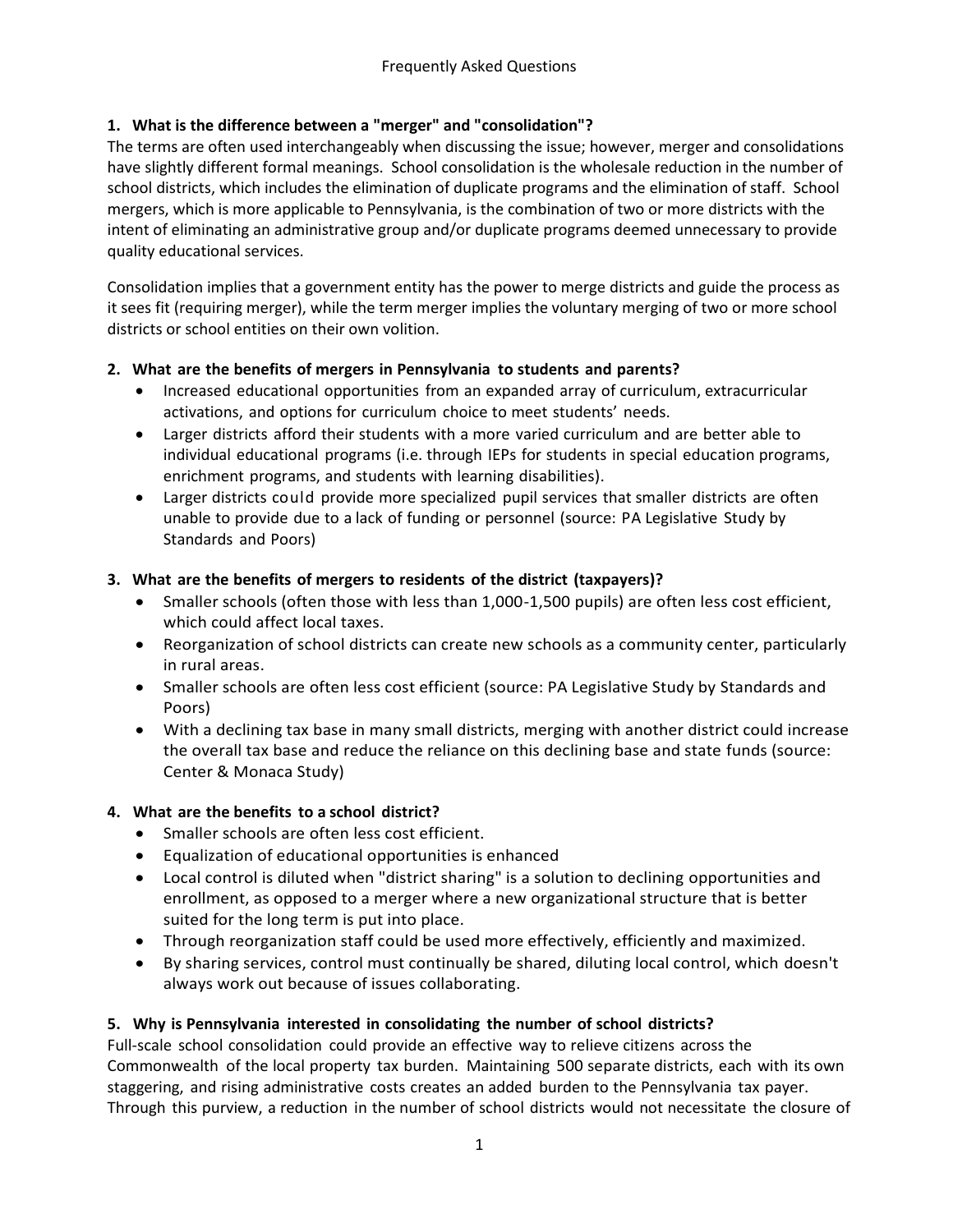individual schools, but rather improve the efficacy and efficiency of public education through other means. There are only 9 states in the nation that have a greater number of school districts than Pennsylvania. (Source Education Commission of States (ECS) State Comparisons/Statistics).

## **6. How will the school board operate through the merger process?**

A unified board of 18 members that includes both districts involved in the merger process will need to be in place and stay in place until the first round of elections after the completion of the merger. Moreover, both boards will be required to obtain a majority of their members to vote in favor of the merger and cooperate throughout the merger and act as one unit until the new board for the combined district is elected.

## **7. What will happen to the school boards following the merger? How will each district be represented on the new board?**

There are two forms of representation which could take place following the merger: at- large or zoned representation. In a district with at-large representation there would be nine members from one district, much like the way that most school boards are organized in the Commonwealth today. Zoned representation would be based on current district boundaries, with for example 3 coming from one half and 6 from the other based on the current student body from each district.

## **8. What options are given to the school board and what are the first steps?**

The first steps taken by a school board that would like to consider the option of a merger with a neighboring district should begin with an open discussion amongst the school board members of both districts. A feasibility study should be carried out to examine the process between the districts to determine the timeline for a potential merger, the associated costs, and to examine the future enrollment as well as the projected savings of a combined district. Conducting a feasibility study is the key first step to evaluating whether a merger could work as an effective way of maintaining educational opportunities while saving money for both districts.

## **9. Will increased busing be needed for the students in a newly merged district**

If buildings are not consolidated and for example, separate middle schools or separate high schools are maintained, whether initially or in the long-run, the busing patterns could remain relatively unchanged.

If buildings are consolidated under a merger (i.e. moving from two high schools to one), new busing patterns will be developed and implemented. This could result in bus rides across a portion of the district for some students. However, contracts for busing will be negotiated as part of the process to combine the existing busing efforts of the separate districts. The result would be more efficient busing patterns that would benefit students residing in all parts of the district.

## **10. How will high schools function within the community? Will all "neighborhood schools" be eliminated? What about the school mascot, colors, and coaching staffs for sports?**

The high school(s) will continue and become new community centers, serving as a focal point for the newly merged communities. In many cases, more rural communities already share a sense of identity with the communities around them and the merger of two school districts could easily bring several communities together.

Regarding "neighborhood schools," busing may be needed; therefore, not all students would be attending a middle school or high school within walking distance from their home. This is not the purpose of the merger though; it is to ensure that equal and better educational opportunities are available to all the students across the district.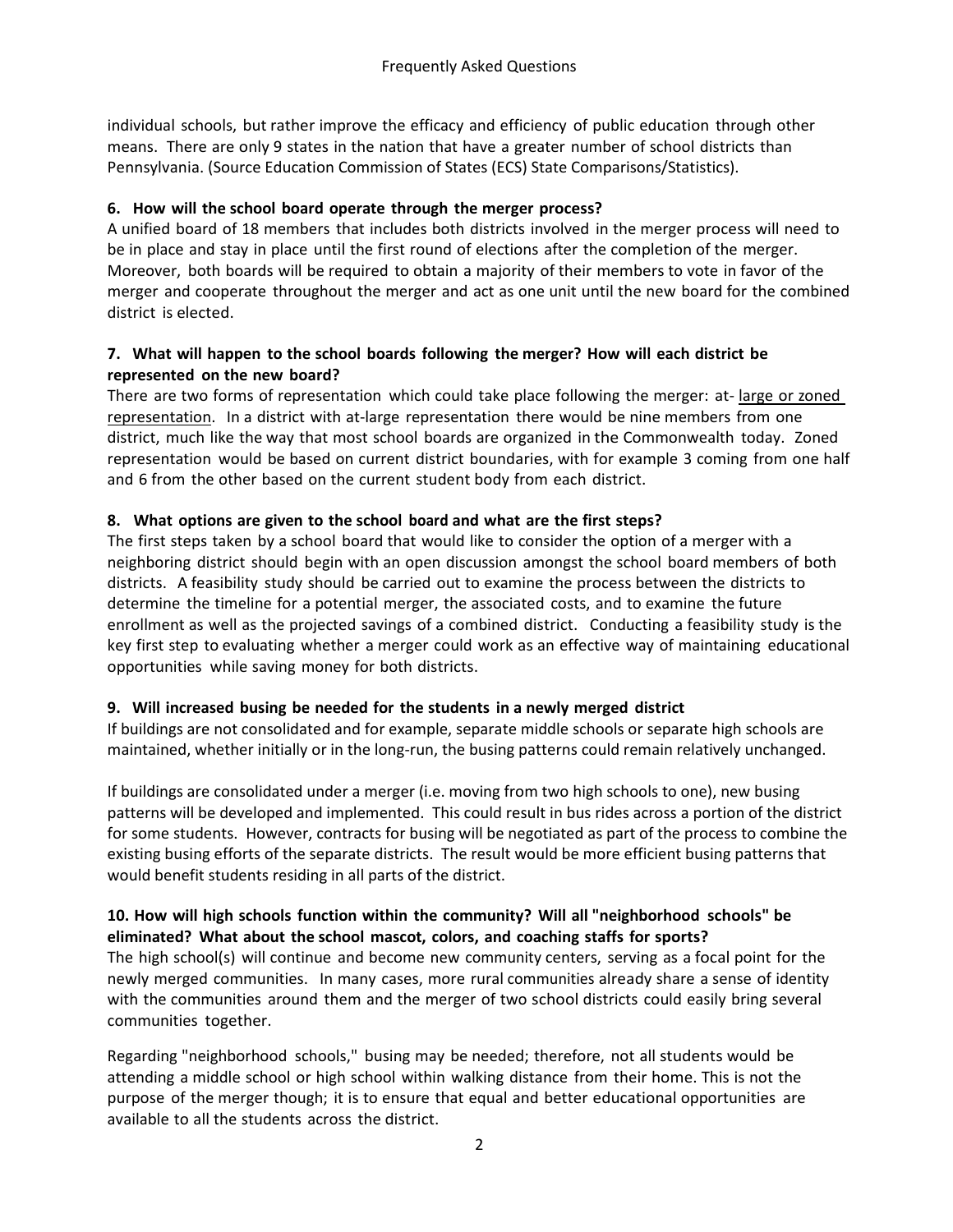The newly merged district will be responsible for the selection of the new mascot and school colors. A possibility to involve the students would be a competition to create a new mascot, slogan, and selection of colors, which would allow the students a hand in the merger of the schools. Because coaching falls under the same arena as staffing, it will have to be dealt with in a similar fashion; however, this is only a short-term effect of the merger. The previous head coaches may be able share the coaching responsibilities for the first few years or so, or one coach will have to relinquish their title as the head coach.

#### **11. What type of One Time Costs (OTCs) will school districts face as a result of a merger?**

While the benefits of a merger between two or multiple school districts can save thousands and even millions of dollars per year after a merger, there are some onetime costs (OTCs), which a newly merged school district can incur. Some of these costs include textbooks, athletic or band uniforms, and renovations to athletic facilities if only one high school is maintained to reflect the district's new identity. Other OTCs include information technology infrastructure, legal fees, social integration, substitute personnel, new signage, and labor contracts; however, without a merger many of these OTCs would have existed because of their eventual need for upgrades. (source: *Center-Monaca Merger - Update/One Time Cost Narrative)*

Yet, even though onetime costs will be incurred because of school mergers to create a new identity for the schools and as a means of creating a quality educational environment to unify the new districts, the it is anticipated the savings per year after merger will outweigh the costs of the OTCs. Hence, putting the onetime costs aside that are necessary to facilitate a merger, the overall enhancement of educational opportunities and reduction in costs can make a merger successful with savings realized.

## **12. What kind of support will be provided to school districtslooking to form a merger from the PennsylvaniaDepartment of Education?**

The Pennsylvania Department of Education (PDE) would provide support for the merger of two school districts as they prepare for negotiation and recognition by the Pennsylvania State Board of Education. IPDE will also provide legal counsel and assistance to the solicitors of the school districts as they enter into the merger process.

## **13. How will a merger help those districtsfacing financial difficulties?**

A school district merger could serve as a means for districts facing financial difficulties because of a declining tax base or enrollment. A merger may allow these school districts to provide quality access and opportunity in education, without continuing to strain the tax base within the existing district. Through two or more districts merging together, the onetime costs and adjustments to the newly formed district could most certainly outweigh the costs of operating and continuing to operate a financially distressed school district in the future.

## **14. How will taxes be affected as a result of a merger?**

The issue of local property taxes will most definitely be an issue when considering a merger between two school districts. Moreover, it is almost guaranteed that one district will have slightly lower or higher taxes than the other, because no two districts are the same. Under a merger, the millage could be equalized to reach a median between the two or the lower district could be brought up to match the district with the higher mill rate. In the 2008 merger of Center and Monaca school districts they chose the latter option, by slightly raising Monaca's mill rate while maintaining Center's, instead of reducing it, to provide additional funds for One Time Costs and personnel.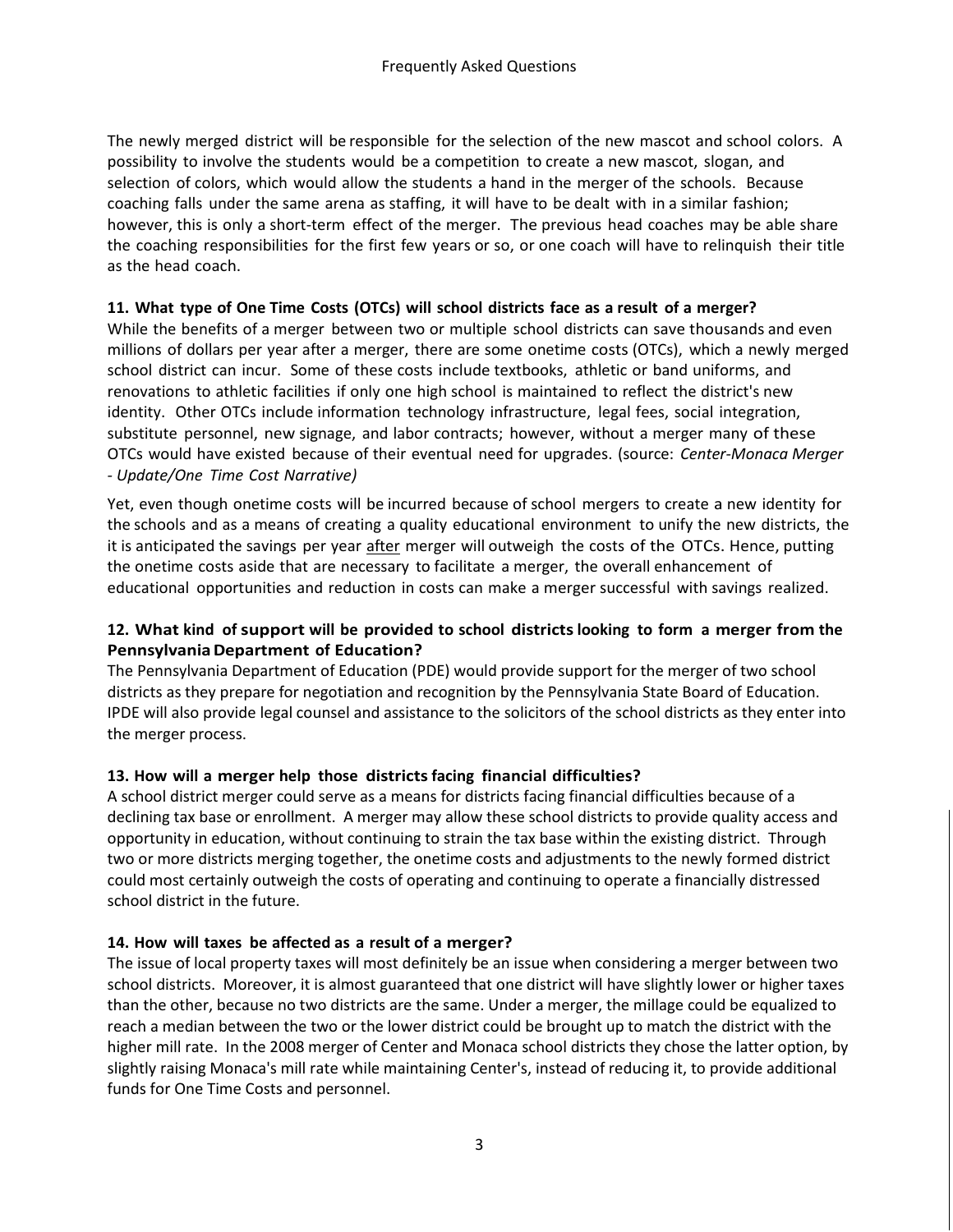## **15. How will budgeting for the next school year be dealt with as the merger takes place?**

A joint budgeting committee will be established to design and propose a budget with the expectation that the new district will be established and come to fruition. Likewise, budgets should also be completed for the next year if the merger is not done before the end of the fiscal year. Schools districts interested in a merger should establish a joint- budgeting committee as soon as they choose to explore the possibility and feasibility of consolidation.

#### **16. How will personnel be affected as a result of a merger?**

The result of a merger will likely result in a reduction in the administrative personnel needed to operate what would have been two separate districts. Furthermore, in regard to teaching staff, the proposed new district will be required to assess the number of teachers needed based on current enrollment and enrollment projections. From this assessment of staffing needs the newly formed school district will need to determine what teaching positions are needed and how to be fill each position, considering seniority, certification, and educational needs. However, the issue of staffing is solely dependent on the school districts seeking to merge and their enrollment and demonstrated need

### **17. How will a school district merger affect Every Student Succeeds Act (ESSA), School Performance Profile and Future Ready PA Index**

While schools are in the process of discussing a merger, it will remain unchanged. Once the merger is completed, if there is a reconfiguration of schools, this could have impact on performance and growth and the Future Ready PA Index.

## **18. Can the districts choose July 1 as the effective date of the merger and decide to use that c urrent school year as a transition year with each district functioning as a separate entity under the direction of the combined boards?**

Under the law, the districts do not have the option of choosing a date upon which their consolidation (the term used in the School Code) becomes effective. That will be determined by the State Board of Education.

In addition, the law does not allow for a "transition year" as contemplated by the question. Once combined, the districts and their boards will be one and the district will have to designate one superintendent of record. However, if the combined board chooses to delay and stagger other aspects of the consolidation, it can certainly do so. Such matters would include but not be limited to: how administrative and fiscal functions are joined, how students are reassigned among the district's buildings, which facilities are to be abandoned, etc.

## **19. What Sections of the Law and Tax Codes Affect School Mergers?**

School districts are governed by the Pennsylvania Public School Code of 1949 as amended, Regulations of the State Board of Education, and standards of the Pennsylvania Department of Education.

- 24 P.S. § 2-224, establishes the following procedures: 1) A majority (5) of both boards is required; 2) An application must be filed with the Secretary of Education; 3) The State Board of Education must approve the application; 4) The Secretary of Education issues a certificate creating the new school district, including the district name, components, classification, and date effective.
- 24 PS §2-225 states in part that all property and indebtedness of the former components become the property and indebtedness of the new district.
- 24 PS §2-226 states in part when changes in districts become effective.